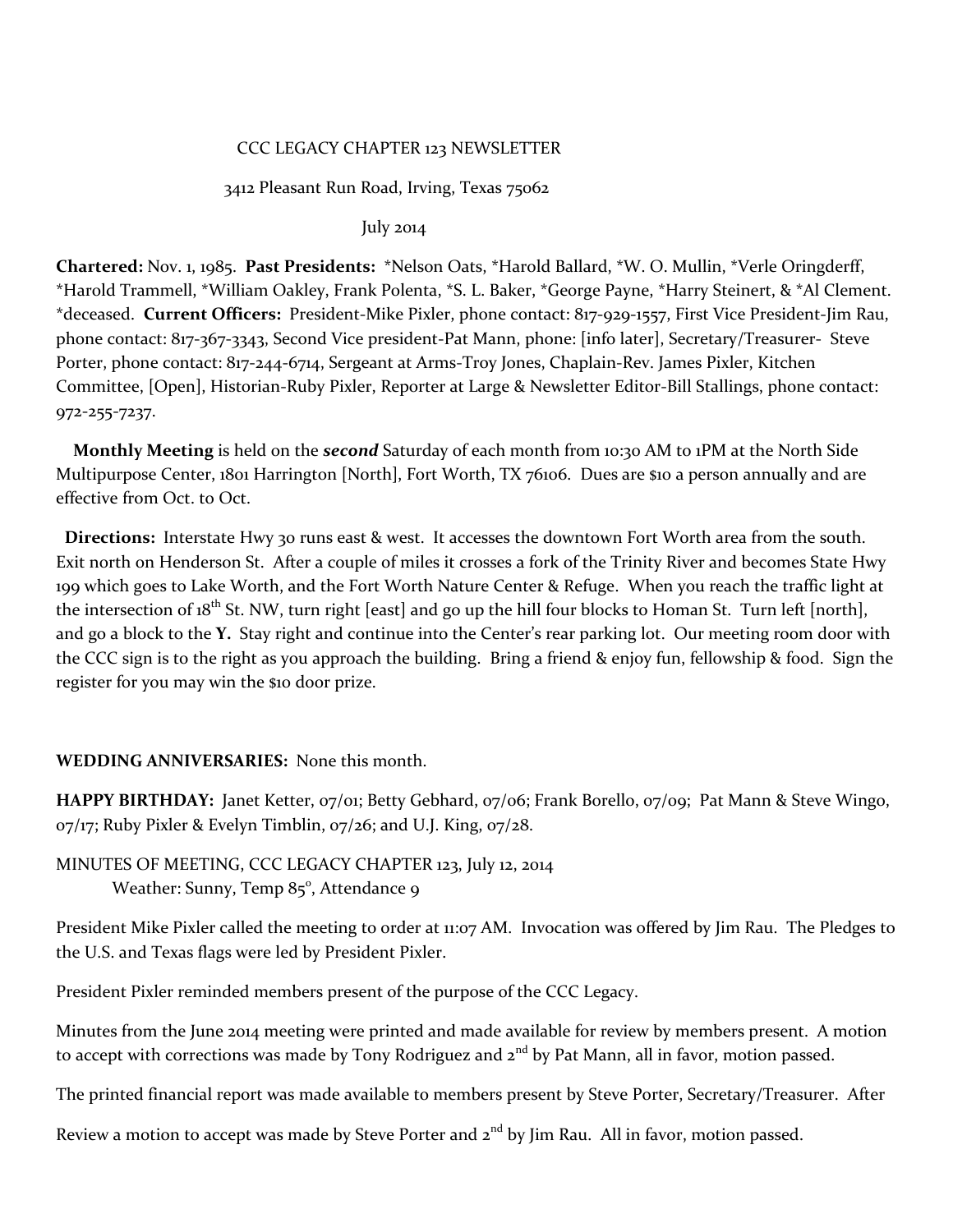Members present with a July birthday were young Ruby Pixler and old Pat Mann who were sung Happy Birthday to by those present. No anniversaries were reported.

Old business was discussion of CCC Legacy gathering in St. Paul, Minnesota, on 24-27 September, 2014.

New business was discussion of chapter financial assistance to member James Green to travel from his home in Alabama to the October 11, 2014, meeting of the chapter. Larka Tetens volunteered to set up a Chapter 123 website on Facebook which is now available for posts. Search under CCC Legacy Cowtown Chapter 123.

Program guest Larry Brown, a CCC Boy, was unable to attend but may be at the August meeting. Larkin Dilbeck, Larka Tetens, and Bill Stallings shared further info on their trip to Europe in May.

The Can was passed for donations. The \$10 door prize was won by Larkin Dilbeck who donated it back to the chapter.

The blessing was offered by Jim Rau. The motion to adjourn was made by Ruby Pixler and 2<sup>nd</sup> by Larka Tetens, all in favor. The meeting adjourned at 12:22 PM. The food was plentiful and enjoyed by all.

Respectfully submitted,

Steve Porter, Sec./Treasurer

# **PUNS FOR EDUCATED MINDS…{OR NOT}**

The fattest knight at King Arthur's round table was Sir Cumference. He acquired his size from too much pi.

No matter how much you push the envelope, it will still be stationary.

She was only a whiskey-maker, but he loved her still.

A rubber-band pistol was confiscated from an algebra class because it was a weapon of math disruption.

A dog gave birth to puppies near the road and was cited for littering.

Two silk worms had a race, but they ended up in a tie.

Atheism is a non-prophet organization.

I wondered why the baseball kept getting bigger; then it hit me.

In a democracy it's your vote that counts. In feudalism it's your Count that votes.

When cannibals ate the missionary, they got a taste of religion.

If you jumped off a bridge in Paris, you'd be in Seine.

Two hydrogen atoms meet. One says, "I've lost my electron." The other says, "Are you sure?" The first replies, "Yes, I'm positive!"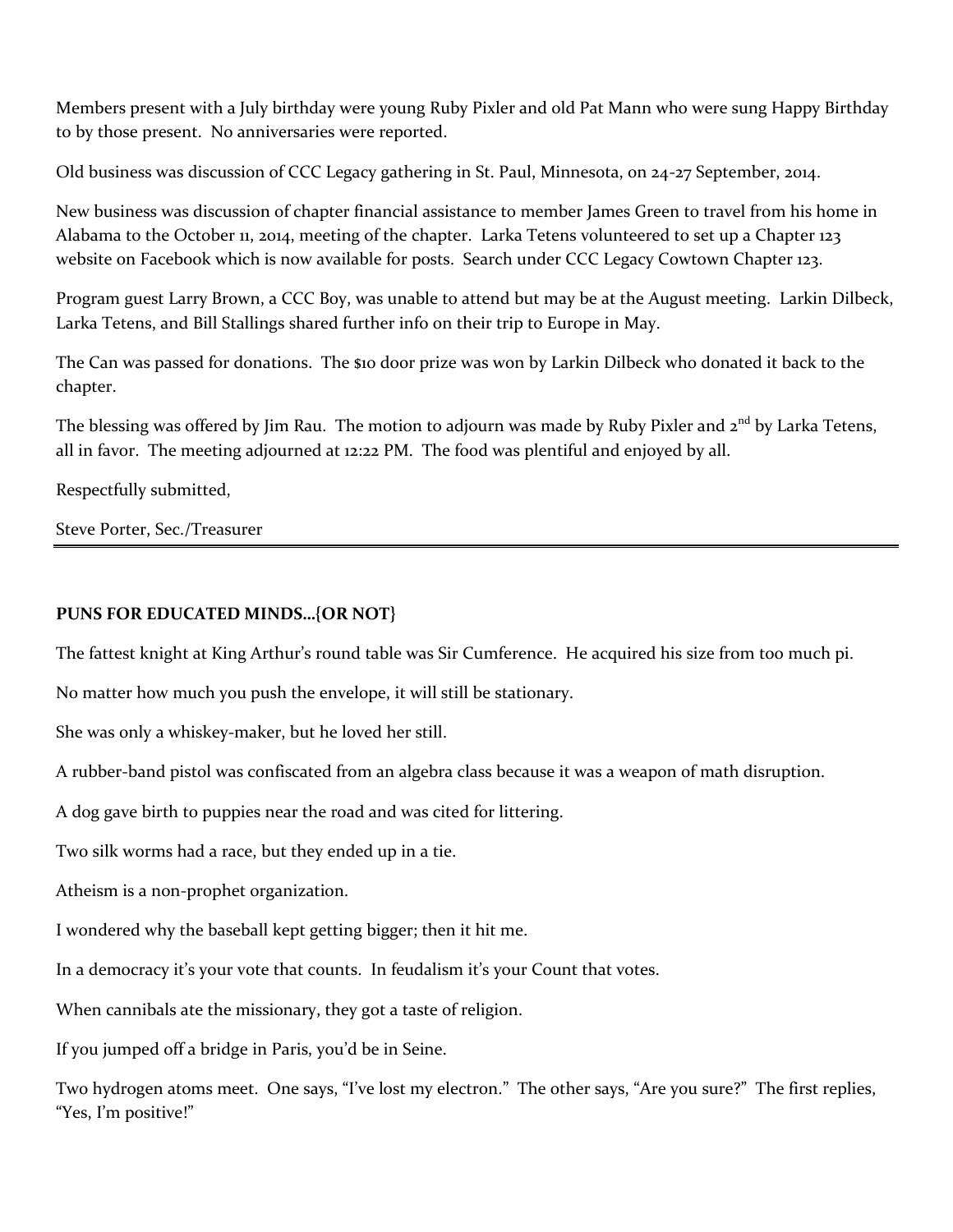# **RETUS WILLIAMS OF GRAPEVINE, TEXAS, TELLS OF HIS TIME IN THE CCC & AFTER**

Retus B. Williams is a recent enrollee in our CCC Legacy Chapter 123, and we talked with him about his time in the CCC and, thanks to Janelle Taylor of Texas Parks & Wildlife for providing a copy of their interview with him eleven years ago, we now present his story.

Retus Williams grew up in East Texas, on a farm in Panola County in the vicinity of the town of Carthage. The family consisted of five, but the father died when Retus was very young. When he was a little older, he began doing his part working on the farm; picked cotton, pulled corn, whatever was needed. Retus said he could do a little bit of any of the farm work. His mother remarried, and Retus said they did not have a bad life on their farm; he never went hungry. They had their own milk, butter, and eggs; grew chickens and hogs. They never had beef, because there was no way to keep it without refrigeration. Sometime once a year or so, a guy might come around with a beef in the back of his wagon he had butchered and under a tarp to keep the flies off. That was the only time he tasted beef until he got in the CCCs. He said he had pretty good clothes and they were always clean.

In 1936 when Retus heard of the CCC, he thought he was old enough to join, but he was only 16. He went up to Rusk in Henderson County, and they in fact let him join. He was sent to the area of the Petrified Forest in Holbrook, Arizona, but he and other rookies were held in camp for several weeks just doing orientation and their physicals. Then they were put on a train and sent to Meredith, Colorado, to help build a dam and lake on the Frying Pan River. Retus soon learned to set explosive charges in rock walls to build the dam. He was slung in a bosun or boatswain's chair out over canyon walls instead of over the side of a ship to chip paint. He jack hammered holes to set sticks of dynamite in. The teeth-jarring jackhammer weighed about 60 lbs; almost as much as he did.

Retus decided he wanted to drive one of the trucks hauling the crushed rock away. He went to the truck shed and asked if he could try for it, and the supervisor decided to give him a try and gave him a brand new 1935 Chevrolet dump truck. Retus thought he was big as anybody now! Remember that he was just 16, but Retus said he never got homesick; he enjoyed being out on his own and considered it an adventure. It was challenging work, but after two or three months, he came down with severe arthritis. He was told it was due his coming from a low, damp climate to such a high climate. He was sent to Denver to the Army's Fitzsimmons General Hospital, and was there two or three months. He learned he was also having a sore throat due to bad tonsils. His six month enlistment was about up, and his captain told him they would take his tonsils out if he would reenlist. Retus turned down the offer and decided he would just go back home for awhile. So for the next year and a half or so, he worked on the family farm and other odd jobs around.

He decided to try the CCC's again, and signed up in Panola County. He was sent to Patroon, Texas, in Shelby County, in Company 880, and their main job was setting out pine trees on land northwest of Center, Texas. The boys lived in five-man huts with a wood stove. They did this for four to five months and were moved to Austwell, Texas, to work at the Aransas National Wildlife Refuge on the Texas coast. He was first put on K.P. here in the mess hall, and he had to get up at 2:30 or 3:00 AM to fix lunches for the guys to go out in the field. He worked his way up to being a truck driver, and his last six month enlistment was as a leader making \$36 a month. They built roads throughout the refuge out of crushed oyster shell that they dug out of shell pits in the refuge using a number 2 scoop – a big hand shovel that they called a Mexican drag line. They also build 8 ft. fences to keep the deer inside the refuge. They worked in crews of about thirty boys to each crew; a lead man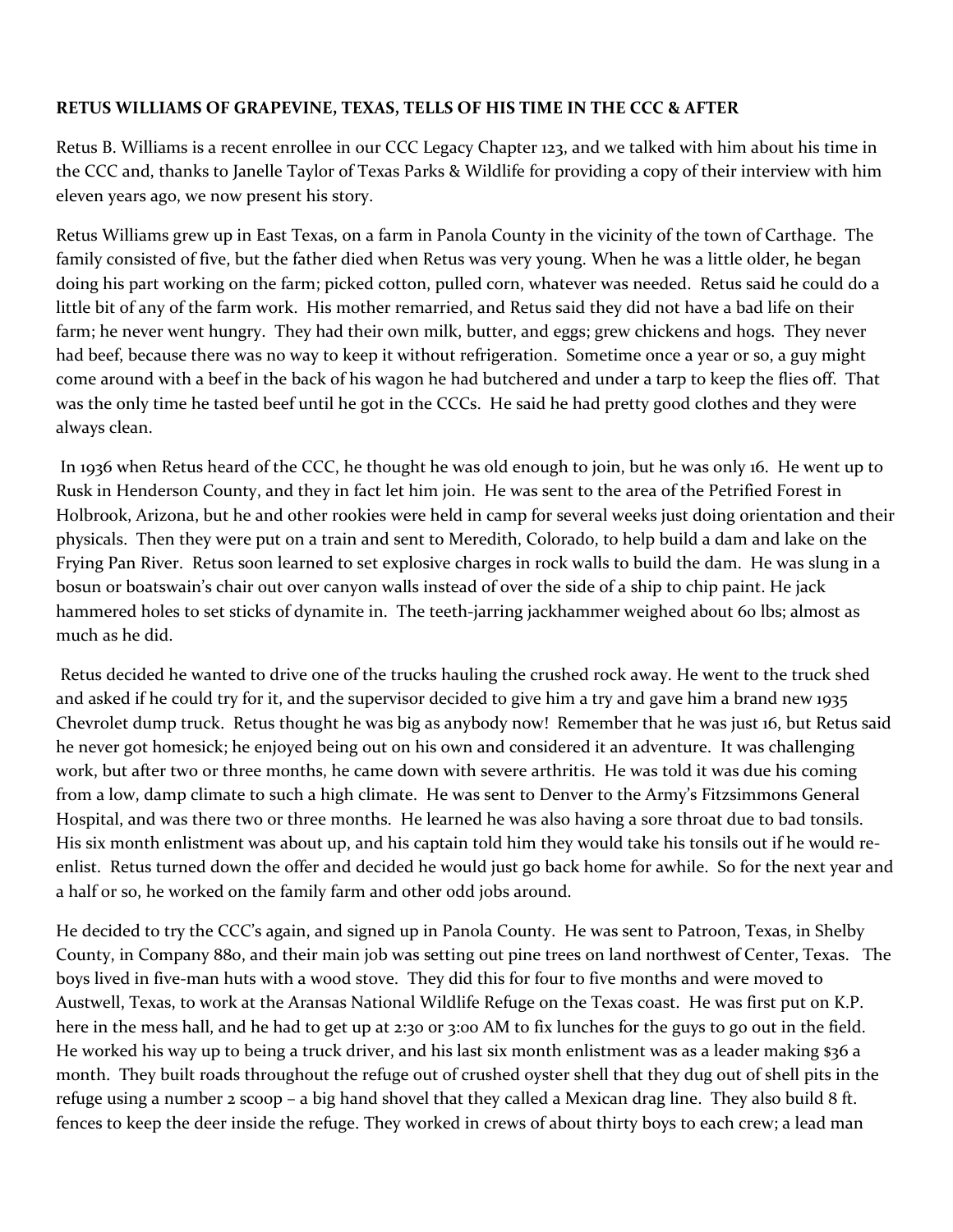for each crew which went out on flat bed trucks with sideboards with maybe two or three different crews aboard; dropping off a crew every five miles or so. at Austwell camp they lived in barracks with fifty to sixty boys each. It was humid there on the coast, but they were situated right on the bank of San Antonio Bay and had a good breeze nearly all the time. This kept the mosquitoes away most of the time, but Retus said if you got back in the woods or the breeze died, they would carry you off.

When asked about the food served in camp, Retus said, "We had good food. They fed good. They really did. We had an old mess sergeant that was a good cook. You didn't have no problem eating. You'd eat whatever they put in front of you." When asked, he said their food was brought by truck from San Antonio at least once a month, sometimes twice. There was a refrigerator for the kitchen that was powered by a generator. In fact there were two or three generators because they had lights also. If it got cold they had coal stoves, but when they had been in Patroon, they heated with wood.

Retus said their typical work day began at six o'clock, got up, went to the bathroom, cleaned up, washed your teeth and shaved. Then go back to the barracks and dress. They did about 30 minutes of calisthenics before going to breakfast. After returning to the barracks, they started milling around and, "Mosey on down to where we caught the trucks to go out to the jobs." They would get back from work about five o'clock, shower, and clean up. They would line up at the flagpole, let the flag down, and then go eat dinner. After that they had free time until lights out at ten o'clock, except on weekends they could stay up if they wanted to. They had a recreation hall with pool tables, domino tables, and pianos with singing.

He said he drove a truck most of his time here until he started helping to build the first telephone line from Austwell down to the camp; about 12 or 14 miles. One group set the poles, and Retus' group strung the lines. He said the poles were 25 feet tall and quite skinny. He used spurs, and if you fell off and hit just right, you were all right. This training came in handy because he worked as a lineman and installer for the telephone company for a time in later years.

When asked about recreation and if there were any dances held at their camp, Retus said when they were still at Patroon, they had a dance one Saturday night in the mess hall. Had a good band and a good bunch of people, but a big fight broke out and one of the CCC boys got stabbed. An outsider had done the stabbing, but that ended any more dances. Along those lines Retus was asked about their relations with local people. He said the locals didn't think much of the CCC boys and looked down on them. He said, "Out in the country it's kind of hard for them old country farmers to let them old CC boys come around messing with their daughters."

Retus told of his last weekend before he left the CCCs, he and a buddy hitchhiked home. It was hard to go from down on the coast to Henderson and back in just two days. On their return they left Center, Texas, about nine o'clock Sunday morning and had to hitchhike through Houston and Victoria and around. By nightfall they had gotten within twenty miles of their Austwell camp, but it was too dark for anyone to pick them up. When they had passed through Houston they pooled their last dime and bought three bananas. So they lay down in the bar ditch, ate the last banana, and covered their face with a newspaper and tried to sleep. When they finally got to camp the next morning and told their tale to the first sergeant, he believed them and just restricted them to camp the next weekend. So on Retus' last weekend in the CCCs, he just sat on the porch and leaned back. He couldn't go to town and said he probably wouldn't have gone anyway, so it did not bother him at all. It was 1939 when Retus left the CCC. He went back home and lived with his brother, and resumed farming. He worked hard for a year, raising cotton, corn, hay, and a garden. He had his own cotton crop, but did not make